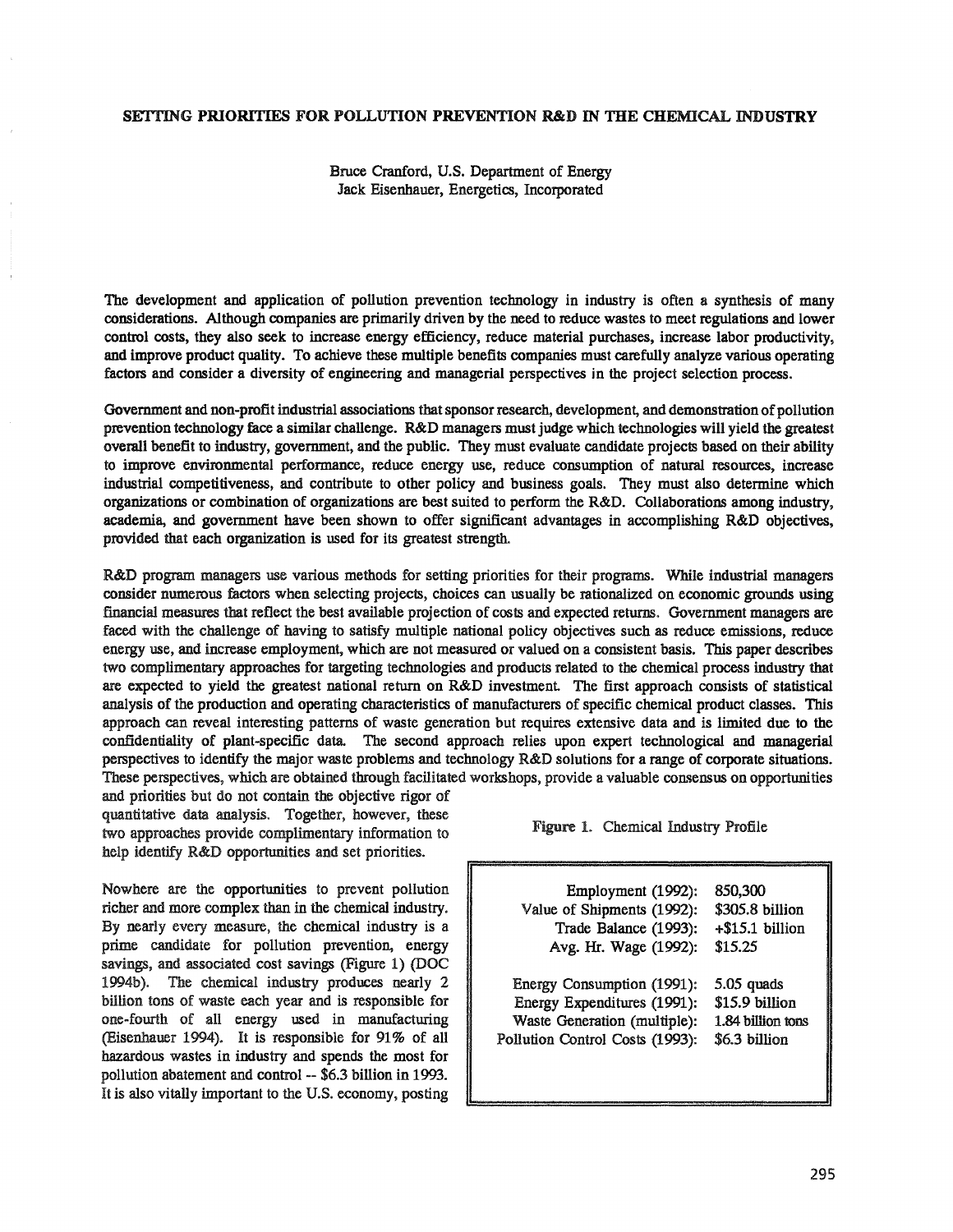a \$15.1 billion trade surplus in 1993 (DOC 1994a). Accordingly, investments in pollution prevention R&D within the chemical industry are expected to yield very large environmental and economic benefits..

At the same time, the chemical industry manufactures over 50,000 different chemical substances and serves many different markets, making it difficult to apply broad solutions to waste problems. The industry consists of key segments that include organic chemicals, inorganic chemicals, paints and coatings, adhesives and sealants, and agricultural chemicals. Products from these segments feed into related industries such as drugs and pharmaceuticals, plastic resins, soaps and detergents, and cosmetics. The chemical industry also supplies a multitude of products to other major industries such as pulp and paper, automobile production, textile, agriculture, and printing.

The U.S. Department of Energy's Office of Industrial Technologies has used several methods to identify opportunities for pollution prevention and set R&D priorities. This program, which funds industrial pollution prevention and energy efficiency R&D projects in collaboration with industry, states, and other federal agencies, focuses on industries and problems that present substantial waste reduction and energy saving opportunities. For the past three years, DOE has worked cooperatively with the Center for Waste Reduction Technologies (CWRT) and the Bureau of Census to assess opportunities for chemical pollution prevention. More recently, DOE has embarked on a bold initiative with the entire chemical industry, led by the American Chemical Society, the Chemical Manufacturers Association, and the American Institute of Chemical Engineers, to develop a vision of the future of the industry and the technology and research needed to achieve it The evolution of these collaborations and related efforts to establish R&D priorities for the chemical industry are outlined below.

## TARGETING INDUSTRIES

DOE analyzed the manufacturing sector to determine which industries face the most significant waste and energy challenges.. Because waste reduction is tied to many operating considerations, several important factors were examined: energy use, nonhazardous waste, hazardous waste, toxic releases, air emissions, and pollution abatement costs. Several economic measures were also considered such as value of shipments and capital expenditures. The results indicate that of the twenty major manufacturing industries, five industries -- chemicals, petroleum, pulp and paper, primary metals, and stone, clay, and glass -- account for the vast majority of waste generation, energy use, and pollution control expenditures. This is not surprising considering the size and nature of these industries. All are *process..oriented industries* that are characterized by continuous processes, high water consumption, large byproduct streams, heavy chemical production and use, and diverse and unique waste profiles.. They are also "weight-reducing" industries that use large quantities of raw materials to produce much smaller quantities of finished product. Accordingly, the Office of Industrial Technologies has reoriented its technology program to focus on the research needs of seven energy- and waste-intensive process industries. The chemical industry ranks very high for each characteristic and is thus a prime target for pollution prevention and energy efficiency improvements (Table 1).

| Rank            | Energy<br>Use.    | <b>Nonhazardous</b><br>Waste | Hazardous<br>Waste      | Toxic<br>Waste       | Air<br>Pollutants     | <b>Pollution</b><br><b>Control Costs</b> | Value of<br>Shipments   | Capital<br><b>Expenditures</b> |
|-----------------|-------------------|------------------------------|-------------------------|----------------------|-----------------------|------------------------------------------|-------------------------|--------------------------------|
| 1 <sup>st</sup> | Petroleum         | Pulp & Paper                 | <i><b>Chemicals</b></i> | Chemicals            | <b>Chemicals</b>      | Chemicals                                | Food                    | Chemicals                      |
| 2 <sup>nd</sup> | Chemicals         | Chemicals                    | Petroleum               | Primary<br>Metals    | Primary<br>Metals     | Petroleum                                | Trans.<br>Equipment     | Trans.<br>Equipment            |
| ್ತಾನ            | Primary<br>Metals | Primary<br>Metals            | Primary<br>Metals       | Petroleum            | Petroleum             | Pulp & Paper                             | <b>Chemicals</b>        | Food                           |
| 4ª              | Pulp &<br>Paper   | Stone, Clay,<br>Glass        | Electronics             | Fabricated<br>Metals | Pulp &<br>Paper       | Primary<br>Metals                        | Industrial<br>Equipment | <b>Electronics</b>             |
| $5^{\circ}$     | Food              | Food                         | Metal<br>Fabrication    | Electronics          | Stone, Clay,<br>Glass | Food                                     | Electronics             | Industrial<br>Equipment        |

Table 1. Relative Importance of Manufacturing Industries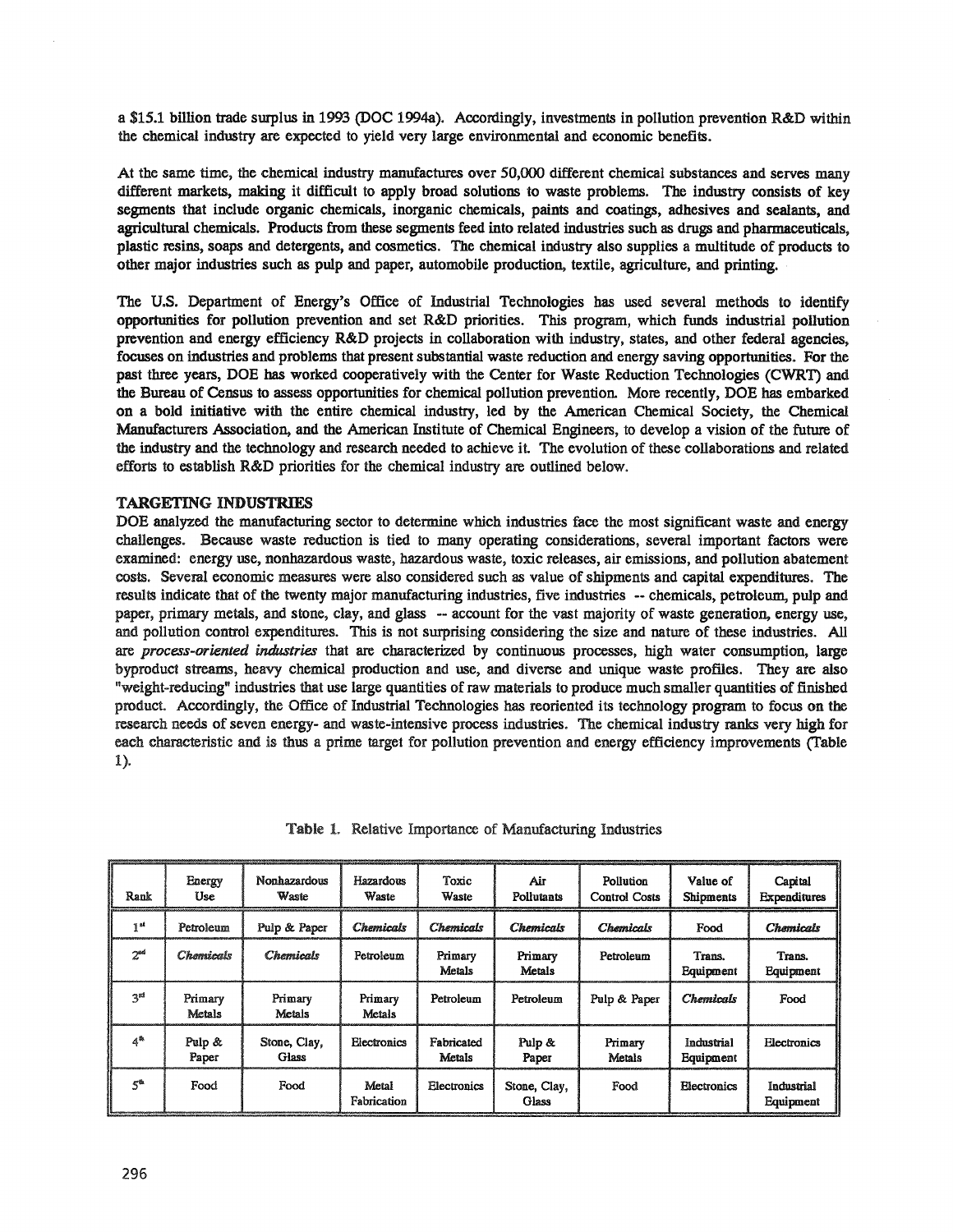### POLLUTION PREVENTION OPPORTUNITIES IN THE CHEMICAL INDUSTRY

Chemical products are pervasive throughout industry and are often the primary source of environmental concern among manufacturers. Nearly every industry uses chemicals as material inputs, to clean parts and equipment, to protect surfaces of products, etc. The interdependency between the chemical industry and their industrial customers has been the cause of much of the economic success of the chemical industry and a cause of recent concern over future market growth. Faced with increased environmental regulations and associated costs, many manufacturers are turning to alternative processes that greatly reduce their use of traditional solvents, coatings, adhesives, and detergents. The ability of chemical companies to respond effectively to emerging customer needs for cleaner production and products will help determine the future profitability of the industry.

Many of the major chemical companies have recognized the need to consider a comprehensive approach to pollution prevention.. These companies have looked at upstream and downstream consequences oftheir material requirements, production operations, product use, and disposal in a life-cycle context. This perspective, sometimes referred to as industrial ecology, considers the major sources of waste generation in an integrated system. In setting R&D priorities in the chemical industry, the full range of pollution prevention options for chemical plant design, chemical production, and chemical use should be evaluated.

Two basic approaches were used by DOE to target the technologies and products related to chemical production and use that can yield large returns on R&D investment. The first approach consists of data analysis of the production and operating characteristics of manufacturers of specific chemical product classes. This approach can reveal interesting patterns of waste generation but requires extensive data and is limited due to the confidentiality of plantspecific data. The second approach relies upon expert technological and managerial perspectives to identify the major waste problems and technology R&D solutions for a range of corporate situations. These perspectives, which are obtained through facilitated workshops, provide a valuable consensus on opportunities and priorities but do not contain the objective rigor of quantitative data analysis. Together, these two approaches provide complimentary information to help identify  $R&D$  opportunities and set priorities.

#### Data Analysis

The Bureau of the Census (BoC), in a joint effort with DOE's Office of Industrial Technologies, has analyzed a wide range of detailed economic, energy, and waste data on U.S. manufacturers. Their most recent analysis examines the relationship between several economic and operating factors and the level of toxic intensity (toxic waste releases per dollar of production) for specific product classes within the chemical industry (Streitwieser 1993). BoC developed

an econometric model that analyzed the effect of labor costs, energy costs, capital costs, plant location, plant age, materials costs, and electricity costs on the toxic intensity for  $2,158$  chemical plants in 112 chemical product classes (five-digit SIC level) using the 1987 Census data set. Their model was able to explain 57 percent of the observed variation in toxic intensity across plants (adjusted  $R^2 = 0.571$ ).

The model results were examined in conjunction with the distribution range of each product class, the total toxic releases, and the number of plants to identify chemical sectors that are prime candidates for pollution prevention R&D. Of particular interest was the distribution range which provided insight to the variation among similar plants. Results of the BoC analysis are shown in Table 2.

|  | Table 2. Priority Chemical Product Classes for |
|--|------------------------------------------------|
|  | Pollution Prevention R&D                       |

| Industry                             | <b>SIC</b> |
|--------------------------------------|------------|
| Finishes for equipment manufacturers | 28512      |
| Thermoplastic resins and plastics    | 28213      |
| Themosetting resins and plastics     | 28214      |
| Liquified refinery gases             | 28691      |
| Special purpose coatings             | 28513      |
| Synthetic rubber                     | 28220      |
| Chemical preparations                |            |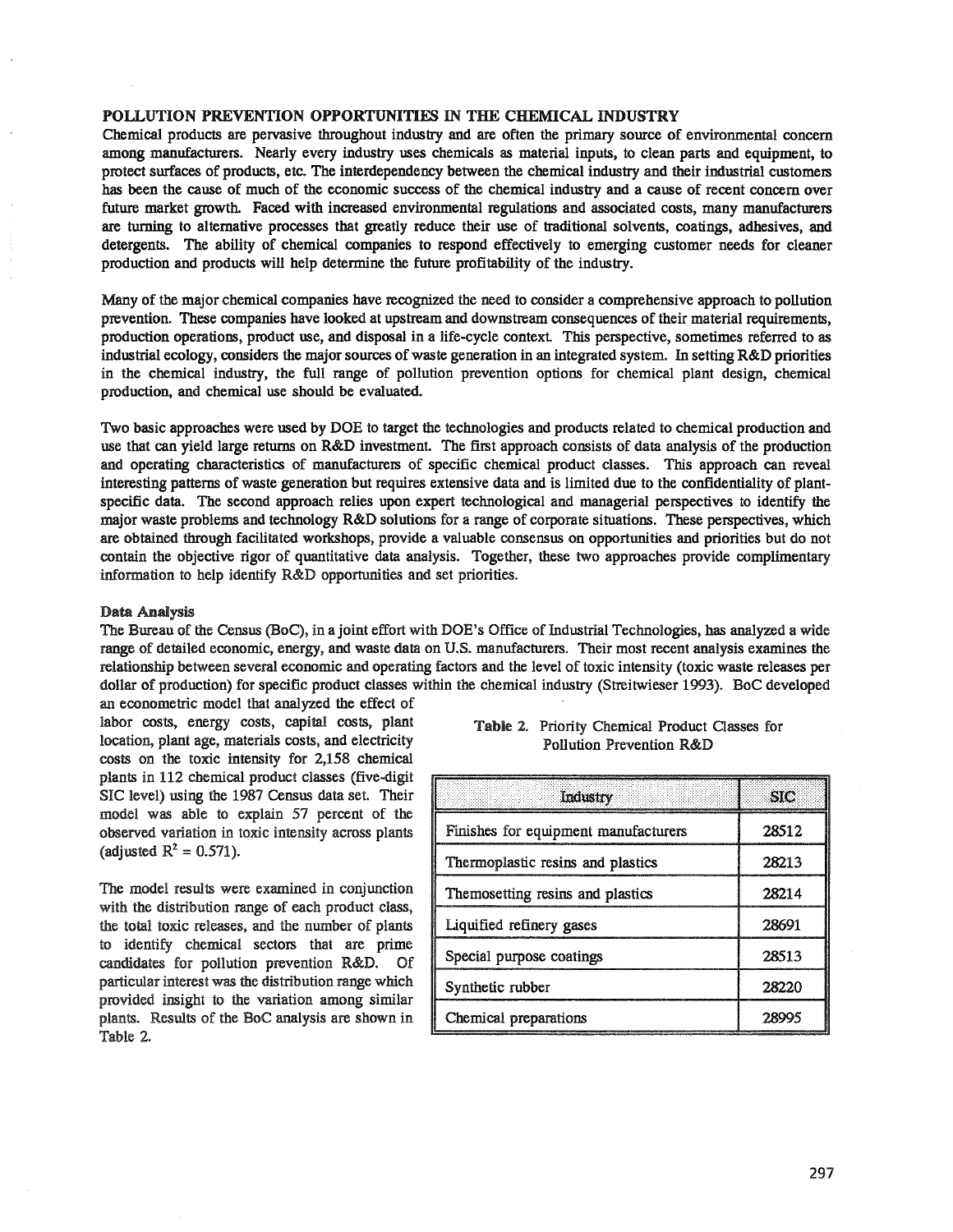## Expert Judgements

Data analysis cannot serve as a substitute for the technological insights that can be gained from the judgements of experienced professionals in the industry. These insights, which help guide specific R&D investment decisions, have been obtained by DOE through a series of workshops that focus on different aspects of chemical production, process design, and chemical use. The results of these workshops, which were jointly planned and sponsored by the Center for Waste Reduction Technologies, go a long way toward establishing national pollution prevention R&D priorities for chemical manufacture and use.

The first workshop, *Waste Reduction R&D Opportunities in Industry,* was held in 1991 (Eisenhauer 1991). While the topics covered several manufacturing industries, the strong representation from the chemical process industries favored problems and opportunities facing these industries. The participants, fifteen senior technology and environmental managers from CWRT's industrial membership, identified 13 categories in which R&D is needed to exploit pollution prevention opportunities in chemical production. Over 80 distinct R&D needs were identified by the participants, covering areas such as process control, materials substitution, separation techniques, and byproduct reuse.

# Table 3.. Pollution Prevention R&D Priorities for Chemical Producers

| <b>Separation Techniques</b>   |                                                                                                                                                   |
|--------------------------------|---------------------------------------------------------------------------------------------------------------------------------------------------|
|                                | Separation of dilute organics from water <sup>*</sup><br>Salt recovery from aqueous streams<br>Low-cost sorbent regeneration process <sup>®</sup> |
| Process Development            |                                                                                                                                                   |
|                                | Alternative in-process separation techniques for<br>organic/inorganic/aqueous <sup>*</sup>                                                        |
| <b>Pollution Prevention</b>    |                                                                                                                                                   |
|                                | Dilute VOC emission control <sup>*</sup>                                                                                                          |
| <b>Byproduct Reuse</b>         |                                                                                                                                                   |
|                                | Sludge detoxification process                                                                                                                     |
| <b>Design Concepts</b>         |                                                                                                                                                   |
| Total water reuse <sup>®</sup> | Recovery alternatives to incineration                                                                                                             |
| <b>Analysis</b>                |                                                                                                                                                   |
|                                | Setting priorities for waste reduction <sup>®</sup>                                                                                               |
| <b>Post-Consumer Recycling</b> |                                                                                                                                                   |
|                                | Post-consumer recycling, upgrading, & separation                                                                                                  |
| Top priority areas             |                                                                                                                                                   |

The workshop participants were asked to identify their most important R&D needs. A summary of the top selections is shown in Table 3.. A more detailed assessment of problems, solutions, and R&D activities was conducted for the six priority areas indicated in Table 3. The findings of this workshop were used by both DOE and CWRT to initiate several projects in their respective R&D programs.

In November 1994, the CWRT held a strategic planning meeting to revisit the priorities and needs of their industrial members.. Six priority needs were identified: total water reuse, VOCS in dilute air, separative reactors, fundamental understanding of high selective reaction process, pollution prevention database, and in-situ soil remediation.. With the exception of the last two areas which are notstrictly pollution prevention technologies, these results closely match the results of the 1991 workshop..

The second workshop, *Environmental ConsiderationsinProcessDesign andSimulation.,* was jointly sponsored by DOE, CWRT, and the Environmental Protection Agency (EPA) in 1992 (Eisenhauer and McQueen 1993). This workshop topic was more narrowly defined: how to incorporate environmental concepts in the design stages of process development. If properly executed, relatively small investments to improve process simulators and design tools could lead to substantial materials and energy savings that accrue year after year..

This workshop included leading national experts in process design drawn from a community of industrial design engineers, software developers, university professors, and federal R&D managers. The fifty participants carefully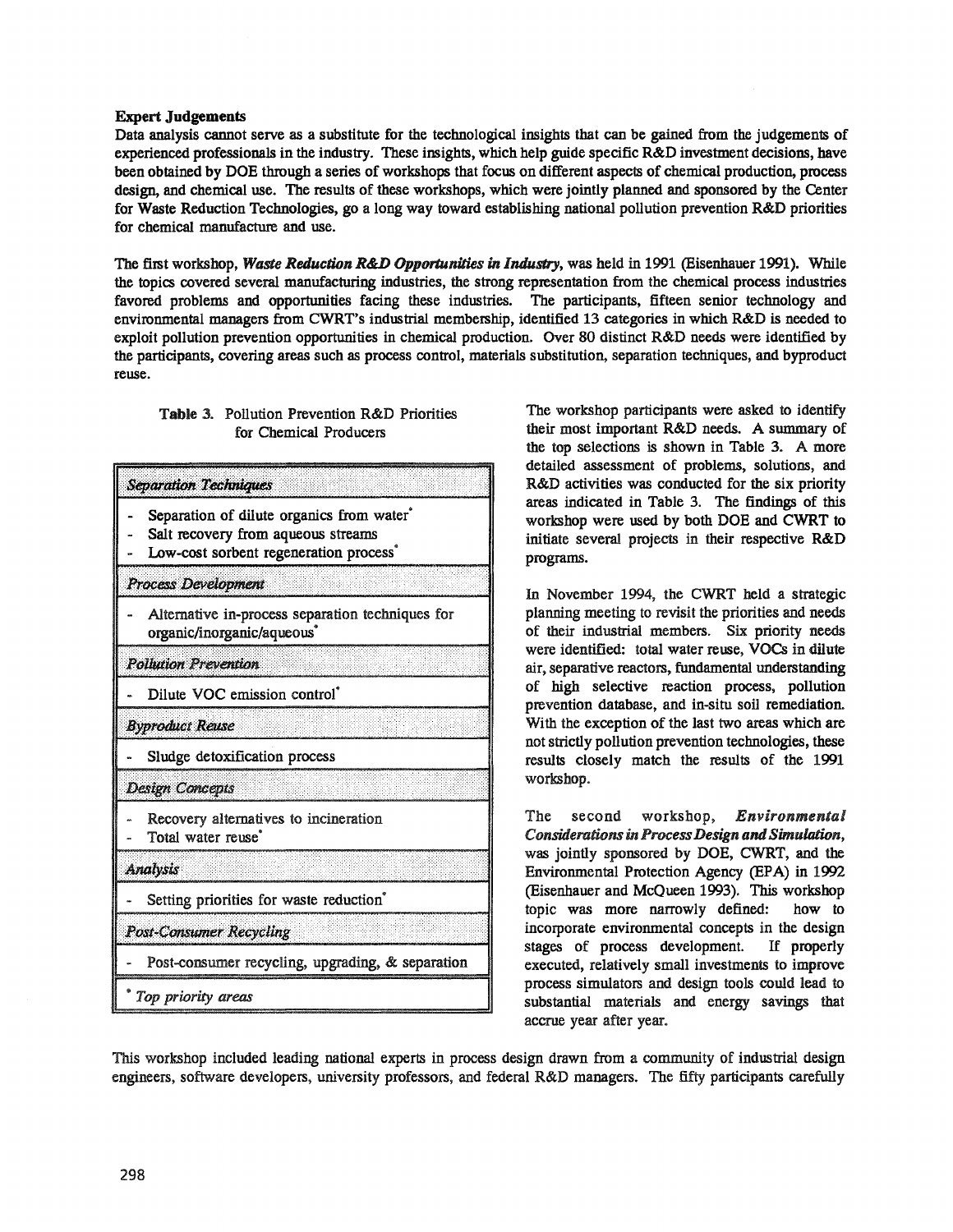assessed how process simulation can take advantage of the latest advancements in design methodology, simulation techniques, computer architecture, and programming models. Opportunities were examined for four separate areas: *environmental considerations* in *process design, model needs, design tools and simulators, and data needs.* This collaboration among the industrial, university, and federal R&D communities produced a general national consensus on process simulation needs for pollution prevention. Summary results are shown in Table 4.

In February 1995, DOE held a follow-up planning workshop to identify priorities for process design tool R&D that are consistent with the needs of the seven process industries that are the focus of the Office of Industrial Technologies programs (DOE 1995). The most important process design tools identified by the workshop participants were quantitative risk analysis tools, a materials selection tool directed towards end-use, chemical reaction pathways, separation technologies, and on-line and global optimization to provide cost/benefit analysis for risk-based desiga

The third major workshop, *Waste Reduction R&D Priorities for Industrial Manufacturers, was held in* 1993 as a joint effort between DOE and CWRT (Eisenhauer and McQueen 1994). This workshop examined the special needs of the chemical user community -- manufacturers outside the process industries that engage in material fabrication, assembly, and finishing operations. These firms use chemicals in small to moderate amounts for more specialized tasks and may not be able to take advantage of the pollution prevention technologies available to large manufacturers and users that handle large byproduct streams.

The workshop included fourteen participants representing several industries including electronics, automotive, aerospace, pharmaceuticals, chemical producers, and several national centers engaged in industrial pollution prevention R&D. Two areas were examined: opportunities in finishing and assembly operations and opportunities in environmentally conscious manufacturing. The key results of this workshop are summarized in Table 5..

#### Comparison of Results

Comparing the R&D priorities of the chemical producers workshop with those of the chemical users workshop reveals interesting similarities and

#### Table 4. Chemical Process Design Needs

| Process Synthesis                                                                                                                                                                                                                             |
|-----------------------------------------------------------------------------------------------------------------------------------------------------------------------------------------------------------------------------------------------|
| - Develop methods to synthesize chemical processes<br>- Evaluate alternative reaction pathways<br>- Determine "ultimate" limiting process efficiencies<br>- Develop expert systems for process synthesis<br>- Couple synthesis and simulation |
| <b>Dilute Streams</b>                                                                                                                                                                                                                         |
| - Improve simulation tools for dilute streams<br>- Determine reaction rates and byproducts<br>- Determine equilibrium partitioning constants                                                                                                  |
| <b>Optimization Methodologies</b>                                                                                                                                                                                                             |
| - Develop non-linear optimization strategies<br>- Enhance stochastic modeling and optimization<br>- Develop methods for dynamic optimization of<br>processes                                                                                  |
| <b>Modeling Techniques</b>                                                                                                                                                                                                                    |
| Improve probabilistic and stochastic modeling<br>techniques<br>Develop large-scale modeling methodologies<br>- Employ parallel computing techniques                                                                                           |
| Rate-Based (Non-Equilibrium Processes)                                                                                                                                                                                                        |
| Characterize non-equilibrium phenomena<br>Improve interfacing and sequencing of rate-based<br>processes                                                                                                                                       |
| <b>Environmental Costs</b>                                                                                                                                                                                                                    |
| - Define costs of various end-of-pipe treatments<br>- Define/quantify intangible costs<br>- Develop methods to allocate costs to processes and<br>products                                                                                    |
| Environmental Impact Assessment                                                                                                                                                                                                               |
| Develop an environmental impact index<br>Develop quick risk assessment techniques<br>Link ecological and process models                                                                                                                       |
| Process Characterization                                                                                                                                                                                                                      |
| Integrate property data into models and simulators<br>Improve characterization of trace components<br>Predict environmentally troublesome byproducts                                                                                          |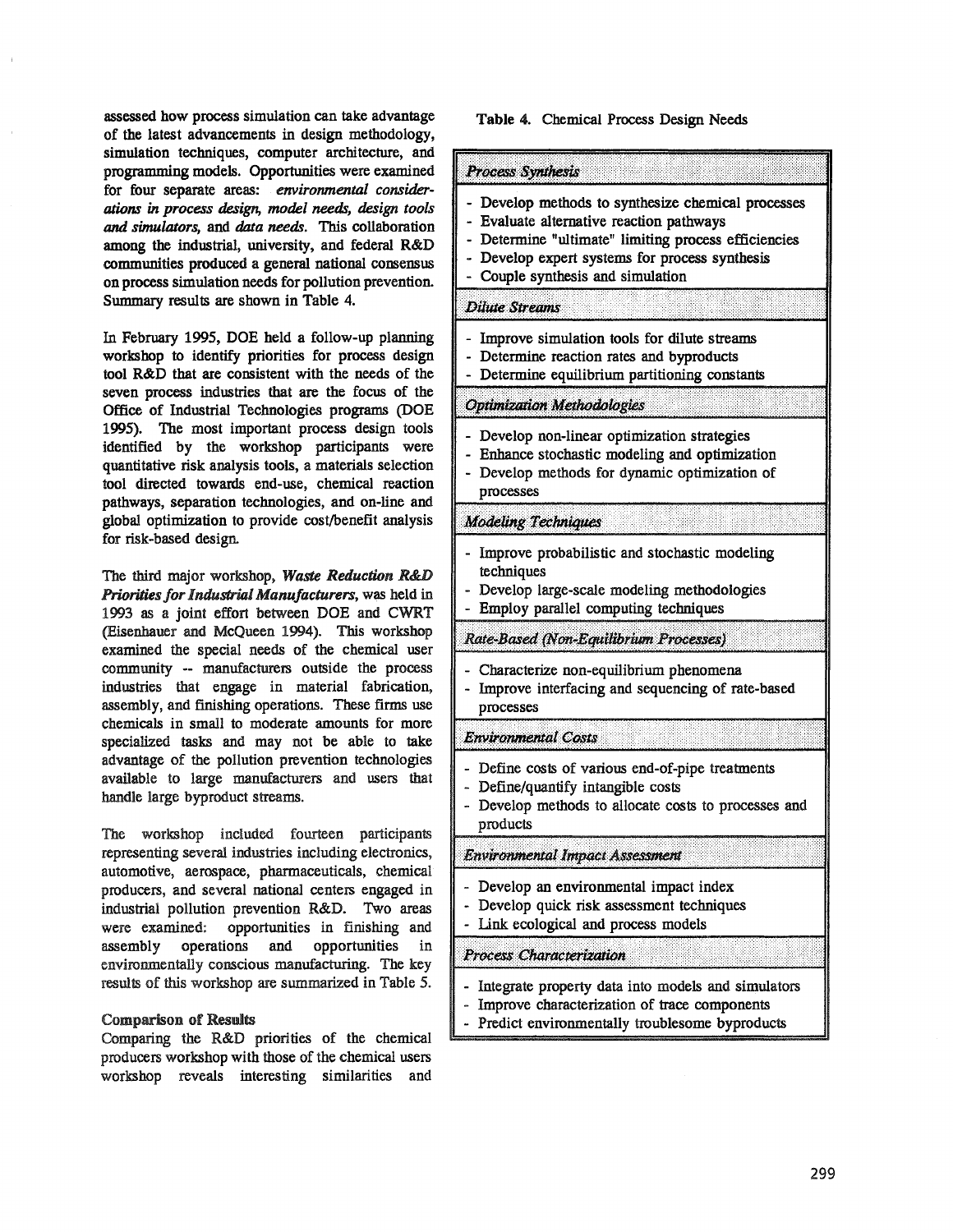## Table 5. Pollution Prevention R&D Priorities of Chemical Users

|         | Finishing and Assembly                              |
|---------|-----------------------------------------------------|
| Sensors |                                                     |
|         | - Protocol for risk analysis                        |
|         | - Dry process development                           |
|         | Life cycle analysis                                 |
|         | Materials compatibility testing                     |
|         | Chromium elimination                                |
|         | - Development of recovery systems                   |
|         | Methods for measuring cleanliness                   |
|         | <b>Environmentally Conscious Manufacturing</b>      |
|         | - Tools for estimating environmental impacts        |
|         | - Production control tools and systems              |
|         | - Use of recycled material                          |
|         | - Small-scale, economical treatments                |
|         | Clean part manufacturing                            |
|         | - Internal accounting standards for env. costs      |
|         | - Standard methods for characterizing process flows |
|         | - Ideal/modular separations equipment               |
|         | Separation technology for post-consumer wastes      |

Table 6. NCMS Environmental Research Priorities

| Environmental Area                                      | <b>Responses</b><br>(Total#75) |
|---------------------------------------------------------|--------------------------------|
| Solvent substitution - CFC, VOC                         | 31                             |
| Solid waste disposal/minimization (mostly<br>hazardous) | 12                             |
| Heavy metal source reduction                            | 11                             |
| Air emission abatement                                  | 11                             |
| Air emission monitors                                   | 7                              |
| Aqueous treatment/recovery                              | 7                              |
| Solvent and paint disposal                              | 6                              |
| Non-CFC refrigerants, working fluids                    | 6                              |
| Plating waste disposal/ recovery                        | 5                              |
| Metals and toxic recovery from sludge                   | 5                              |
| Soil remediation                                        | 5                              |

differences. Several common needs were identified in which R&D investments by industry and government could advance technologies that offer major pollution prevention benefits. These areas include separations, sensors and controls, cleaning, material substitutes, biological controls, and a variety of assessment tools and methodologies. While there were no major areas of disagreement between the groups, there was a difference in emphasis. The chemical producers emphasized the need for a variety of separation technologies and techniques to reduce mixed waste streams and to enable in-process recycling. The chemical users emphasized the need for several types of assessment methodologies and common standards for conducting analysis. These include areas such as life cycle analysis, environmental assessment methods, risk protocols, and environmental cost accounting procedures. The chemical users also placed more emphasis on postconsumer waste issues because many of the products of these companies are purchased directly by consumers.

# Related Efforts

JI

Several government and industry organizations have undertaken related efforts to evaluate pollution prevention opportunities and help set R&D priorities related to chemical production and use. The National Center for Manufacturing Sciences (NCMS), which represents about 200 leading U.S. manufacturers, operates six cooperative R&D programs including one on Environmentally Conscious Manufacturing. A 1993 survey of NCMS members asked which specific environmental areas would benefit most from cooperative research. Of the 75 respondents, 31 identified solvent substitution to reduce CFC and VOC emissions as the dominant research area. Other leading priorities are shown in Table 6 (Wixom 1993).

In May 1995, the NCMS Environmentally Conscious Manufacturing group initiated a new survey of member research needs. Members were asked to indicate topics of strong interest within eight key areas: 1) manufacturing solvents and their substitutes; 2) reduce discharge of metals; 3) design, testing, and modeling tools; 4) regulatory and policy issues; 5) recycle, remanufacture, reuse; 6) reduced emissions from coating, stripping, and adhesive processes; 7) education and training; and 8) remediation and treatment. The results of the survey are expected to be available in July 1995.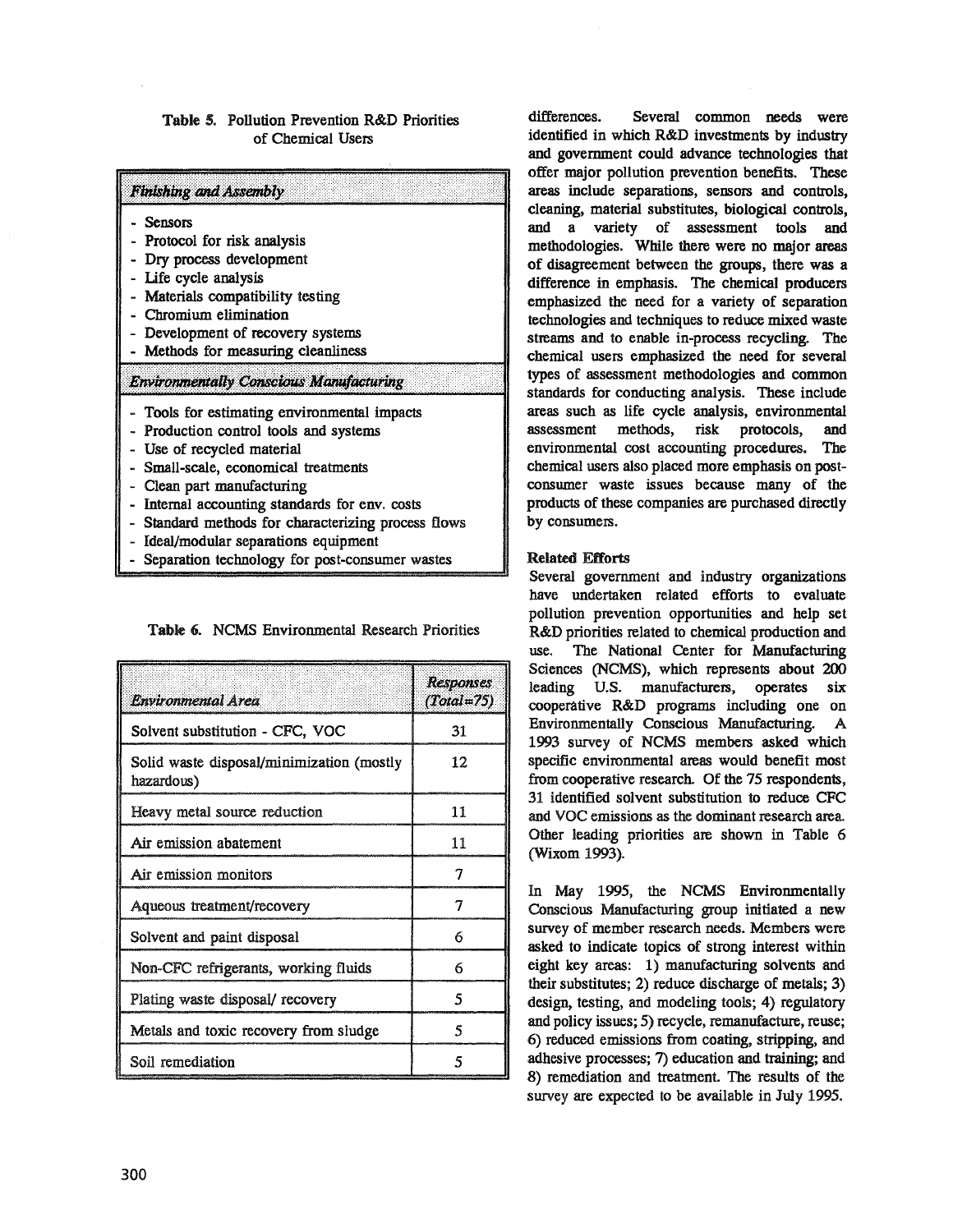DOE's Office of Energy Research completed a research needs assessment for waste plastics recycling in December 1994 (DOE 1994). The purpose was to identify technological options for waste plastic recycling that offersignificant national energy benefits compared to direct combustion of these wastes in advanced waste-to-energy power plants.. The study considered a systems approach that considers the energy associated with collection, sorting and reclamation, and reprocessing or chemical conversion. DOE's approach involved an intensive review of literature, use of expert consultants, interviews, surveys, site visits, a two-day conference, and a 28-person peer review panel. The study identified numerous research needs, including four areas that deserve the highest research priority:

- 1) development of low-cost and efficient processes to separate and purify plastics,
- 2) analytical methods and instruments to identify plastic constituents in mixtures,
- 3) improvements in the properties of immiscible plastic mixtures, and
- 4) development of new uses and applications for reprocessed/recycled plastics.

## TOWARD A CHEMICAL INDUSTRY TECHNOLOGY ROAD MAP

Perhaps the most comprehensive effort to identify technology needs and research priorities in the chemical industry is currently underway through the Technology and Manufacturing Competitiveness Task Group. This group was formed in 1994 by leading organizations in the chemical industry to identify and meet the future technology needs of U.S. chemical manufacturers and users. The group enjoys broad industry involvement through the participation of the American Chemical Society, the Chemical Manufacturers Association, the American Institute of Chemical Engineers, and the Synthetic Organic Chemical Manufacturers Association. The Task Group is developing a comprehensive technology vision and road map for the industry for 2020.. Of the four work groups that have been established, the group on New Chemical Sciences and Engineering Technologies (NCSE1) has the greatest responsibility for identifying new chemical process research priorities.

In May 1995, the Task Group met to review and critique the draft technology visions of each of the work groups. The NCSET work group developed initial research priorities within six categories: chemical synthesis, biotechnology and bioprocessing, materials, process science and engineering, chemical measurement, and computational technologies.. Because pollution prevention in the chemical industry is integral to the processes, many of the priority research needs identified by NCSET are similar to those identified in the DOE-CWRT workshops. For example, improved separations, tools to model chemical synthesis, devices for measuring hazardous waste streams, and lifecycle analysis tools were all noted as research priorities..

The technology road map developed by the NCSET work group and the overall Task Group will be used by DOE's Office of Industrial Technologies (OIT) to help guide their research program for the chemical industry. OIT has structured much of its technology program around meeting the energy, environmental, and economic challenges of seven energy-and waste-intensive industries: chemicals, petroleum refining, forest products, steel, aluminum, metal casting, and glass. This approach, known as the *Industries of the Future* concept, begins with the development of an industry vision by companies, industry associations, and research groups that comprise the industry. Where appropriate, orr facilitates this process and encourages industry to develop a technology road map and associated research and development agenda. In the case of the chemical industry, the NCSET provides an existing and logical forum for developing R&D priorities. OIT plans to develop its program around these priorities where they match OIT's mission requirements and are appropriate for federal involvement.

## CONCLUSIONS

The efforts of the chemical industry over the past five years to confront the future environmental and energy challenges of its companies and customers will help sustain the United States as the global leader in responsible chemical production. By investing in new research to improve chemical production processes and meet product needs of customers, the chemical industry will continue to increase profits and remain a critical component of the U.S. manufacturing base.

The integmtion of data analysis and expert judgments provides a powerful method for identifying major pollution prevention needs in industry and setting R&D priorities accordingly. Since many of the research areas include technologies that have very broad applications, partnerships will be required to jointly identify and perform the R&D.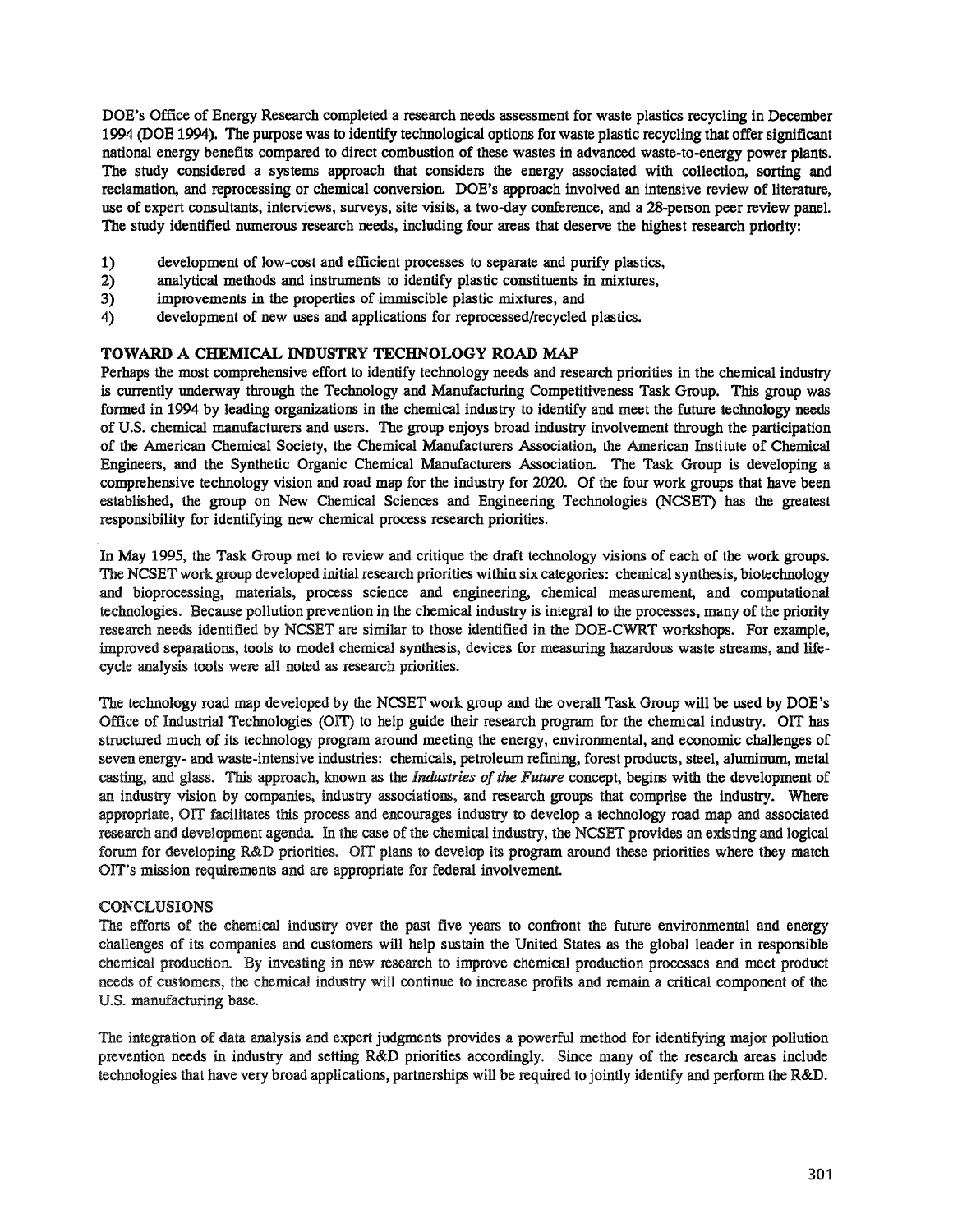These partnerships should include the appropriate partners for the problem at hand -- the industry being affected, its suppliers and customers, university and government researchers, States, and federal agencies..

The three DOE-CWRT workshops described above were not originally envisioned as a related series. They also preceded the data analysis by BoC and could not take advantage of their results. An ideal approach would start with a detailed analysis of industrial waste patterns to identify priority industries and waste streams. This would be followed by very focused workshops to elicit expert opinions on technical barriers to pollution prevention and the R&D that can help overcome them. Such workshops should involve a range of industry interests in the specific topic area as well as a cross section of potential R&D performers from industry, universities, and federal laboratories.

It should be noted that top-down R&D planning represents only one approach for funding pollution prevention research. Many innovative pollution prevention ideas are generated outside the priority research areas and warrant support. The success of Dow's *Energy Contest* and *Waste Reduction Always Pays* program, 3M's *Pollution Prevention Pays* program, and DOE's *National Industrial Competitiveness through Efficiency: Energy, Environment, Economics (NICE)* program, are examples of highly successful pollution prevention/energy efficiency programs that solicit bottom-up ideas for technology projects. The best strategy for pollution prevention research programs should include some bottom-up activities to complement top-down R&D plans.

Identifying technology needs and prioritizing research is only the first step in solving environmental problems,. The more difficult challenge is to effectively engage the research and development community in pursuing priority R&D areas and using the results productively. Some fedeml programs have not been effective in translating well-defined priorities into relevant research proposals and successful projects. The true value of the Technology and Manufacturing Competitiveness Task Group and OIT's *Industries of the Future* initiative will be in their ability to translate research needs into technology solutions..

### REFERENCES

DOC 1994a. *U.S. Industrial Outlook 1994*. International Trade Administration, U.S. Department of Commerce, Washington, DC

DOC 1994b. 1992 Census of Manufactures. MC92-SUM-1(P). Bureau of the Census, U.S. Department of Commerce, Washington, DC.

DOE 1994. A Research Needs Assessment for Waste Plastics Recycling, Vol 1 Executive Summary. DOE/ER-30168. Office of Energy Research, u.s. Department of Energy, Washington, DC.

DOE 1995. *Office of Industrial Technologies Process Design Tools Planning Workshop..* U..S.. Department of Energy, Washington, DC. Available from Energetics, Inc., Columbia, MD 21046.

Eisenhauer, Jack 1994" *Waste Generation* in *Industry..* Prepared for the U..S.. Department of Energy by Energetics, Inc., Columbia, MD.

Eisenhauer, Jack 1991. *Waste Reduction R&D Opportunities in Industry,* DOE/CE/40762T-H4. Prepared by Energetics, Inc. for the U.S. Department of Energy, Office of Industrial Technologies, Washington, DC.

Eisenhauer, Jack and Shawna McQueen 1994. *Waste Reduction R&D Priorities for Industrial Manufacturers,* Prepared by Energetics, Inc. for the U.S. Department of Energy, Office of Industrial Technologies, Washington, DC and the Center for Waste Reduction Technologies, New York, NY.. Available from the American Institute of Chemical Engineers, New York, NY 10017-2395.

Eisenhauer, Jack and Shawna McQueen 1993.. *Environmental Considerations in Process Design and Simulation.* Prepared by Energetics, Inc. for the U.S. Department of Energy, Office of Industrial Technologies, Washington, DC. Available from the American Institute of Chemical Engineers, New York, NY 10017-2395..